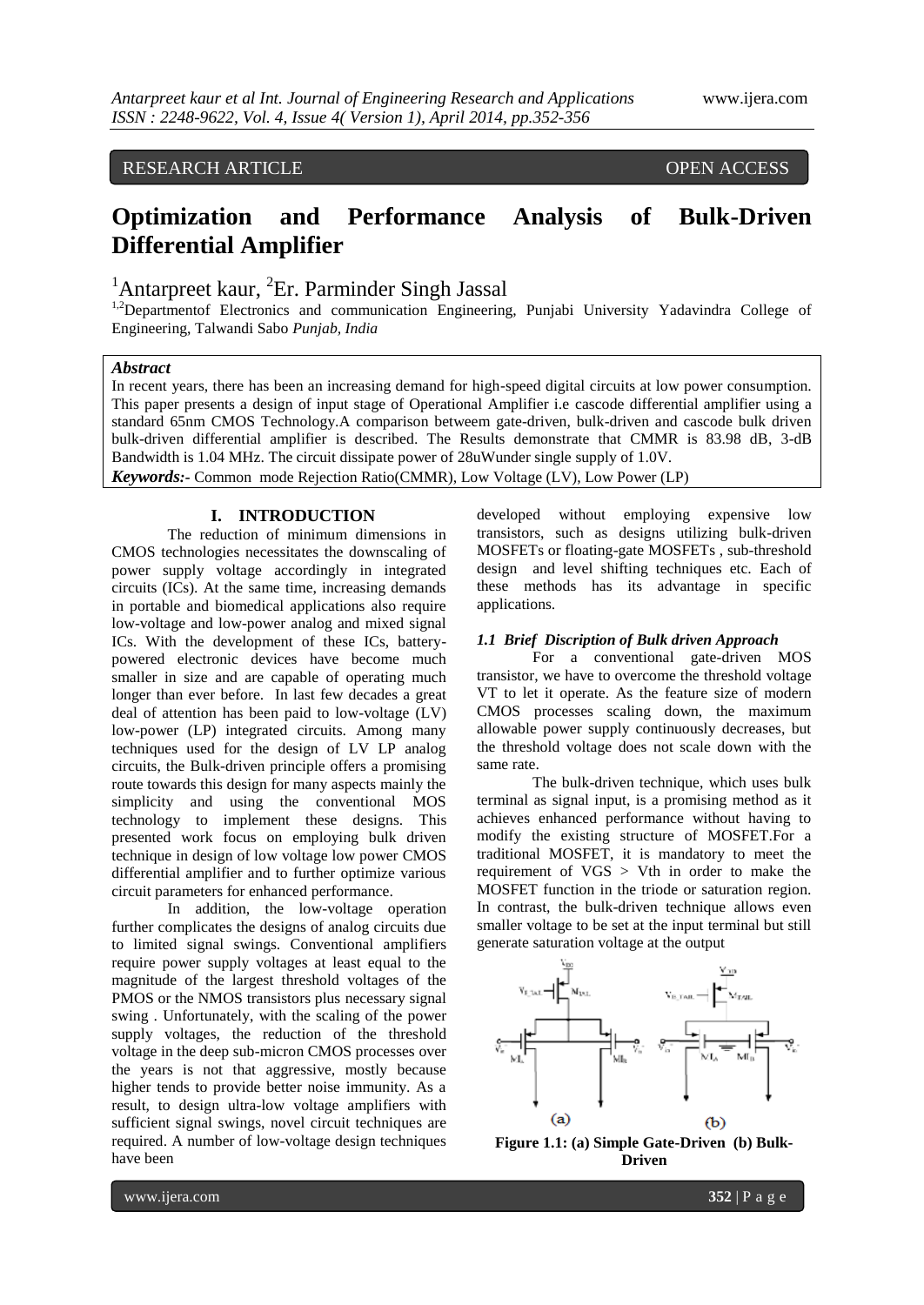#### **Differential Pair**

When applying this technique in the circuit design, satisfactory performance especially in the low-voltage and low-power applications can be achieved.

For a conventional gate-driven MOS transistor, we have to overcome the threshold voltage VT to let it operate. As the feature size of modern CMOS processes scalingdown, the maximum allowable power supply continuously decreases, but the threshold voltage does not scale down with the same rate.

A Differential amplifier is a type of electronic amplifier that amplifies the difference between two voltages but does not amplify the particular voltages.



**Figure 1.2 Basic Differential Pair**

Many electronic devices use differential amplifiers internally. The output of an ideal differential amplifier is given by:

$$
V_{out} = A_d \left(V_{in}^{+} \text{-} V_{in}^{-}\right)
$$

Where  $V_{in}^+$  and  $V_{in}^-$  are the input voltages and  $A_d$  is the differential gain. The gain is not quite equal for the two inputs. This means, for instance, that if  $V_{in}^+$  and  $V_{in}^-$  are equal, the output will not be zero, as it would be in the ideal case. A more realistic expression for the output of a differential amplifier thus includes a second term.

$$
V_{out} = A_d \, (V_{in}^{\;\;+} - V_{in}^{\;\;-}) + A_c (V_{in}^{\;\;+} + V_{in})/2
$$

Ac is called the common-mode gain of the amplifier.

As differential amplifiers are often used when it is desired to null out noise or bias-voltages that appear at both inputs, a low common-mode gain is usually considered good.

The common-mode rejection ratio, usually defined as the ratio between differential-mode gain and common-mode gain, indicates the ability of the amplifier to accurately cancel voltages that are common to amplifier to accurately cancel voltages

that are common to both inputs. In a perfectly symmetrical differential amplifier,  $A_c$  is zero and the CMRR is infinite. Note that a differential amplifier is a more general form of amplifier than one with a single input; by grounding one input of a differential amplifier, a single-ended amplifier results. An operational amplifier, or op-amp, is a differential amplifier with very high differential-mode gain, very high input impedances, and a low output impedance. Some kinds of differential amplifier usually include several simpler differential amplifiers. For example, an instrumentation amplifier, a fully differential amplifier, an instrument amplifier, or an isolation amplifier are often built from several op-amps.

The word "cascode" was originated from the phrase "cascade to cathode". This circuit have a lot of advantages over the single stage amplifier like, better input output isolation, better gain, improved bandwidth, higher input impedance, higher output impedance. As the output impedance increases gain increases and power consumption decreases.

## **II. PROPOSED WORK**

In bulk-driven technique, if the gate terminal is biased properly to turn on the MOSFET The negative signal can be applied between the bulk and the source junctions of the MOSFET so the source and body reverse biased and the current flow to ground through body.

In gate driven differential pair the input signals In1 and In2 are given at the gate terminals of the NMOS\_3 and NMOS\_4 and the Bulk of these is connected to negative voltage.



**Figure 2.1: Gate driven Differential Amplifier**

From the input signal the transistor gets the sufficient voltage to turn ON. PMOS<sub>2</sub> and PMOS\_4 at as load. Here, we are not using the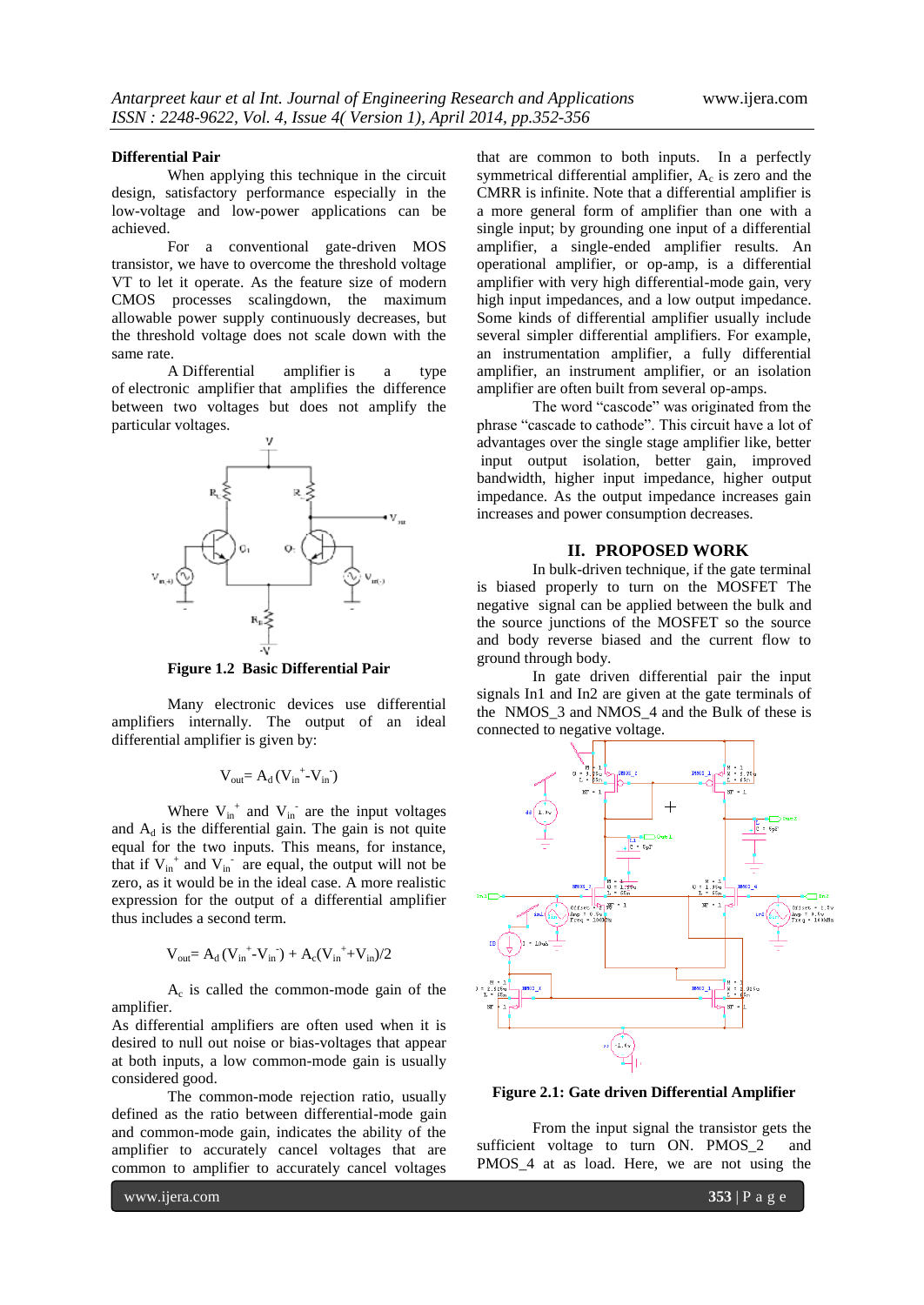resistor because they require large area on the chip during fabrication. Only PMOS transistor are taken because they are good passer of 1's. The current mirror is used for sinking the circuit. In This presented design Simple current mirror is selected. In current mirror same current flows in the two arms. Voltage source Vdd supply the voltage. In this circuit, let I current flows , then in NMOS\_3 current is I1 and there is increase in the current suppose ∆I. On the other hand, the current flowing in NMOS\_4 is I2 there is decrease in the current by ∆I. The main principle is that

 $I=I1+I2$  $I=(I1+\Delta I)=(I2-\Delta I)$ 

These circuits are much less sensitive to noise and interference as the difference of the signal is sensed, it will have no interference component.

In bulk-driven technique, if the gate terminal is biased properly to turn on the MOSFET The negative signal can be applied between the bulk and the source junctions of the MOSFET so the source and body reverse biased and the current flow to ground through body.

The operation of the bulk-driven MOSFET is similar to a JFET. Once the inversion layer beneath the gate of the transistor is formed by sufficient gateto-source biasing voltage here 700m , the channel current can be modulated by varying the bulk-tosource junction potential .This operation eliminates the threshold limitation of the gate-driven MOSFETs where the bulk-to-source junction can be either negative, zero, or slightly positive biased while still acting as the high impedance node. The gates of the transistor NMOS\_3 and NMOS\_4 are biased by small voltage 700mv to ensure that both the devices operating in the saturation region.



**Figure 2.2: Bulk Driven Differential Amplifier**

The dynamic range of the amplifier is increased since there is no threshold voltage associated with the bulk terminal, which allows a low-voltage operation. The gain increases.

The main problem associated with the bulkdriven technique is that the bulk Transconductance, is substantially smaller than the gate transconductance . This insufficient transconductance will affect the performance of the amplifier, such as unity gain bandwidth (UGBW), open loop gain, input reffered noise, etc

The main advantage of this type of circuit is that the output impedance is more than the above circuits and the output voltage range is also increased as compared to the other architectures. It Control the frequency behaviour



**Figure 2.3:Cascode Bulk Driven Differential Amplifier**

It gives more gain by increasing the output resistance of a stage and have a good noise performance**.** 

As the output gain is the product of transconductance (gm) and resistance of output stage.

$$
A_V\!\!=g_m\,{^*\,r_o}
$$

As the output resistance increases the overall gain of the of the circuit increases. The Common mode rejection ratio also increases and the power consumption of the circuit decreases.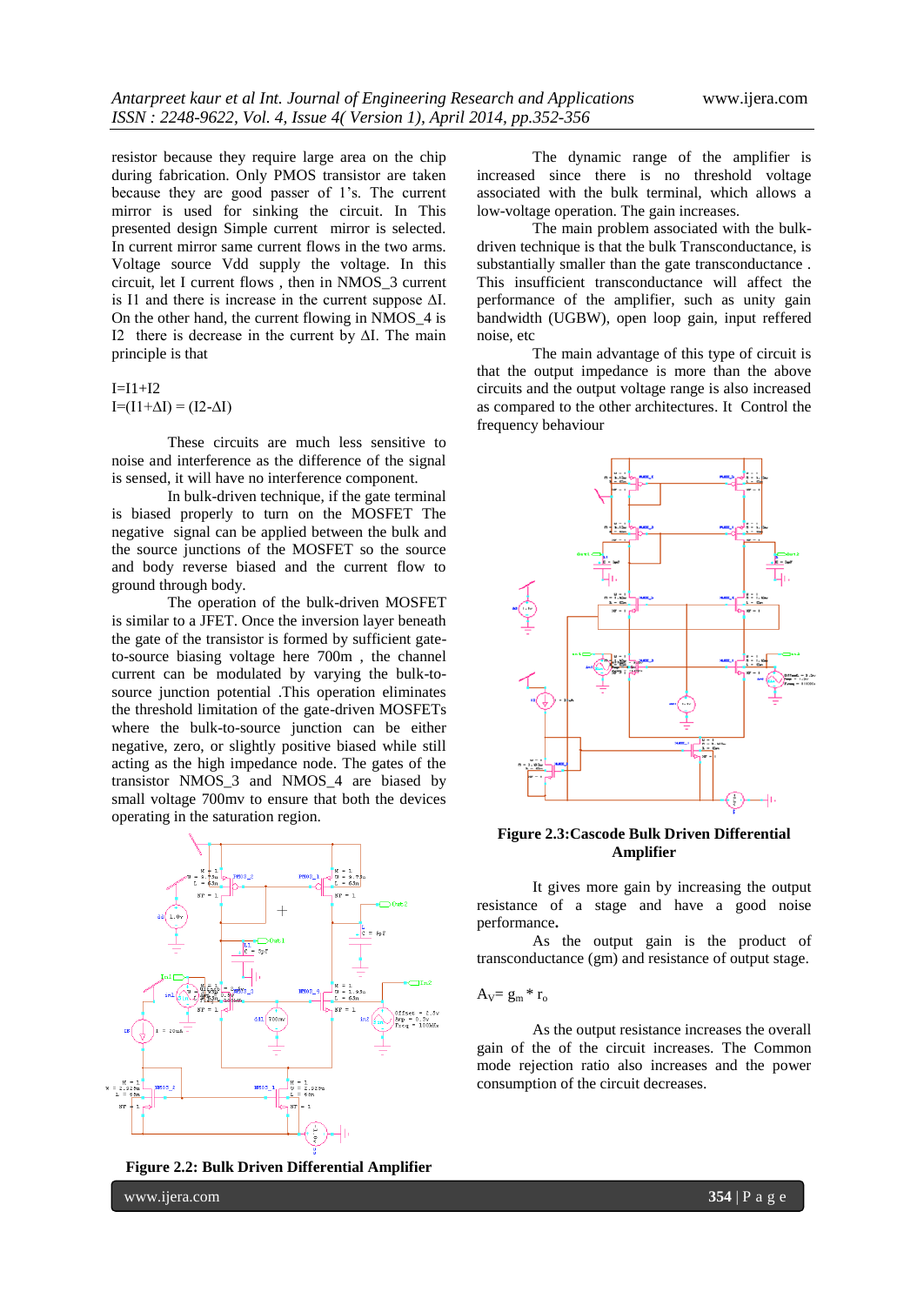#### **III. SIMULATION AND RESULTS**

## **COMPARISON**

Cascode Bulk driven differential amplifier is presented which is the input stage of the op amp and simulated using T-spice , 0.65<sub>um</sub> technology. All the simulations are with MOSFETs of same length and varying width input voltage (VIN).

| Technique          | Technology | $3-dB$          | Differential | Common    | <b>CMMR</b> | Power       |
|--------------------|------------|-----------------|--------------|-----------|-------------|-------------|
|                    | (nm)       | <b>Bandwith</b> | Gain         | mode Gain |             | Consumption |
|                    |            | (MHz)           | (dB)         | dB)       |             | $(\mu W)$   |
|                    |            |                 |              |           |             |             |
| Gate-Driven        | 180        | 0.6036          | 37.37        | $-35.08$  | 72.37       | 151.3072    |
| Gate-Driven        | 65         | 2.44            | 20.90        | $-23.14$  | 44.04       | 80.51383    |
| Bulk-Driven        | 65         | 7.03            | 20.88        | $-37.96$  | 58.84       | 173.6512    |
| Cascode            | 65         | 1.04            | 28.65        | $-55.33$  | 83.98       | 28.54598    |
| <b>Bulk Driven</b> |            |                 |              |           |             |             |
| Rf[12]             | 35         |                 |              |           | 65          | 130         |
|                    |            |                 |              |           |             |             |

Table1: Comparison between different techniques of Designing Differential Amplifier

| Simple current | Wilson current | Improved       | Cascode        | Improved        |
|----------------|----------------|----------------|----------------|-----------------|
| mirror         | mirror         | Wilson current | current mirror | Cascode Current |
|                |                | mirror         |                | Mirror          |
| 28.65          | 34.60          | 34.77          | 34.87          | 19.07           |
|                |                |                |                |                 |
| $-55.33$       | $-78.77$       | $-77.44$       | $-78.35$       | $-63.66$        |
|                |                |                |                |                 |
| 83.98          | 113.37         | 112.11         | 113.22         | 82.73           |
| 28.54599       | 20.15470       | 21.41823       | 21.39926       | 20,00006        |
|                |                |                |                |                 |
| 1.04           | 40.43          | 0.146          | 0.151          | 0.701           |
|                |                |                |                |                 |

Table 2: Comparison between differential amplifier using different current mirrors

| 200<br>100                                            |                                   |
|-------------------------------------------------------|-----------------------------------|
| 160<br>140<br>120<br>100<br>80<br>60<br>40<br>20<br>0 | Gate-Driven<br><b>Bulk-Driven</b> |
|                                                       | Cascode Bulk<br>Driven            |

#### **Figure 3.1 Comparison chart of parameters using Different Techniques of Design**.

## **IV. CONCLUSION & FUTURE WORK 4.1 Conclusion**

In this presented work, the design of Differential Amplifier and simulatd cascode bulk driven differential amplifier in 65nm CMOS Technology. Simulation results showed increased Common mode rejection ratio (CMMR) with lower power consumption. Designed Differential Amplifier has also better Differential and Common mode gain. Different techniques of the Differential Amplifier are studied keeping in view the low power consumption requirements. The gate driven technique and bulk driven technique firstly chosen to reduce the power consumption. With gate driven technique , the dynamic range is low because of threshold associated with gate. Bulk driven have limitation of transconductance and hence power consumption is not as low as in gate but other paramters improved. Cascode bulk driven provide better gain ,CMMR and very low power Consumption in Comparison to other two.

## **4.2 Future Scope**